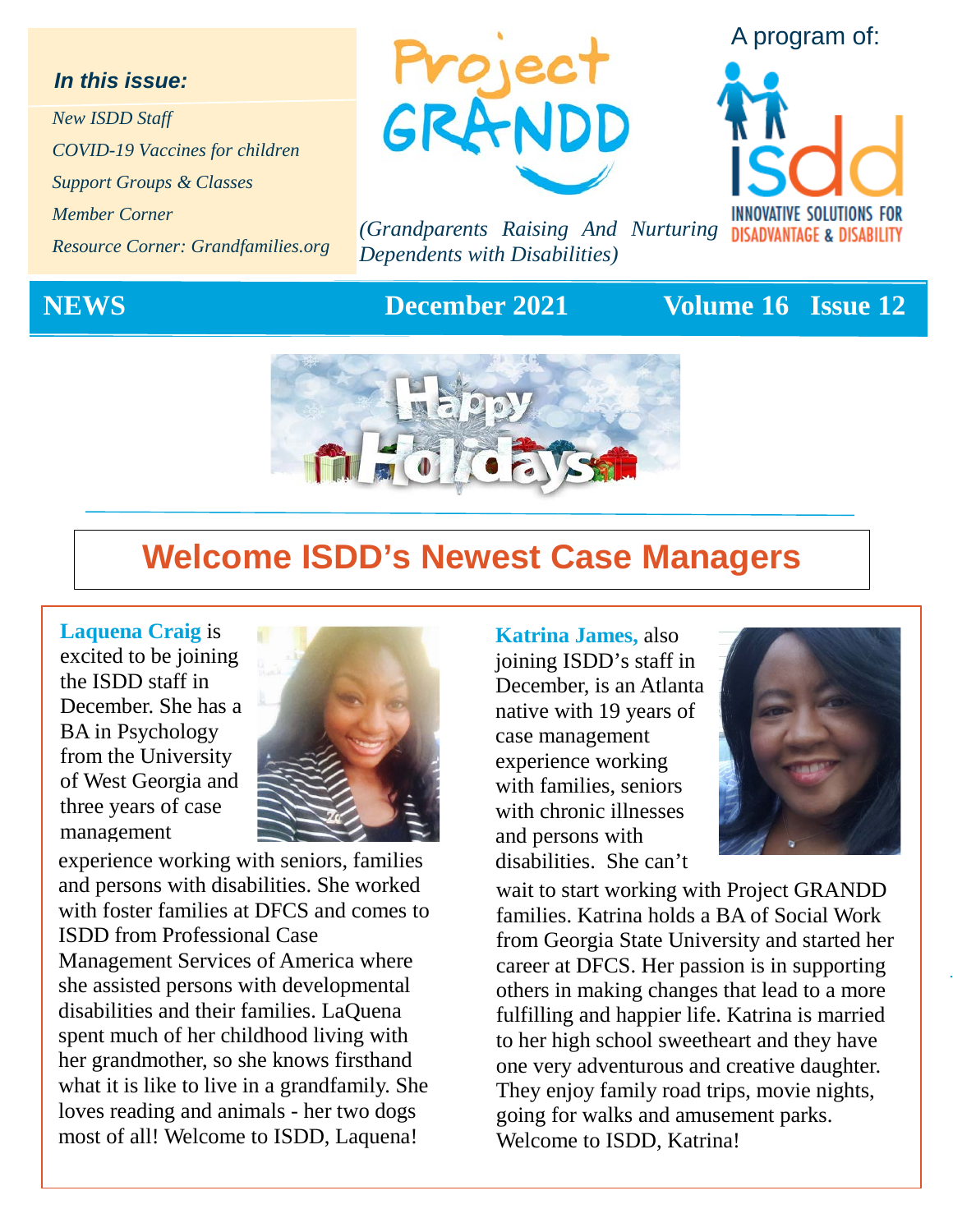## **COVID-19 Vaccines for children ages 5-11 now authorized**

Scientists have conducted clinical trials with about 3,000 children, and the Food and Drug Administration (FDA) has determined that the [Pfizer-BioNTech COVID-19 Vaccine](https://www.cdc.gov/coronavirus/2019-ncov/vaccines/different-vaccines/Pfizer-BioNTech.html) is safe and effective for children ages 5 through 11 years old. The dose for children is one-third of the dosage of the vaccine for adolescents and adults. In clinical trials, vaccination was nearly 91 percent effective in preventing COVID-19 among younger children. Vaccine side effects were mild and temporary. The most common side effect was a sore arm. COVID-19 vaccines are FREE!

To find a COVID vaccination location near you do one of the following:

- 1). Visit [Vaccines.gov](https://www.vaccines.gov/)
- 2). Text your **ZIP code** to **438829** or call **1-800-232-0233**
- 3). Check your local pharmacy's website to see if vaccination appointments are available.

## *Support Groups & Classes >>>*



# *Joining Virtual Groups & Classes!*

*Due to COVID-19, all of our group programming is offered virtually via Google Meet. Use the links below to join by computer, tablet or smart phone. You can also dial in to participate by phone.* 

**USE VIDEO IF YOU CAN TO SEE EVERYONE IN THE GROUP AND ENJOY THE PRESENTATIONS!**

| <b>Child Support</b>                      | 12/1 Sharing $\&$                              | Google Meet: https://bit.ly/ISDDChild                                                                                |
|-------------------------------------------|------------------------------------------------|----------------------------------------------------------------------------------------------------------------------|
| 6p.m. - 7p.m.                             | <b>Holiday Games</b>                           | Phone: 617-675-4444, PIN: 730 691 702 0287#                                                                          |
| <b>Adult Support</b><br>$10a.m. - 12p.m.$ | 12/7 Preventative<br>Care - ARC<br>Empowerline | Google Meet: https://bit.ly/ISDDAdult<br>Phone: 414-600-9528, PIN: 888 104 633#                                      |
| <b>Teen Support</b>                       | <b>12/8</b> Sharing $\&$                       | Google Meet: https://bit.ly/ISDDTeen                                                                                 |
| 6p.m. - 7p.m.                             | Games                                          | Phone: 929-226-1946, PIN: 508 364 396#                                                                               |
| <b>Adult Support</b>                      | $12/14$ Power of                               | Google Meet: https://bit.ly/ISDDAdult                                                                                |
| $10a.m. - 12p.m.$                         | Positivity-Humana                              | Phone: 414-600-9528, PIN: 888 104 633#                                                                               |
|                                           |                                                | * There will be no support group $12/21$ & $12/28$<br><b>Merry Christmas and Happy Holidays!</b><br>See you in 2022! |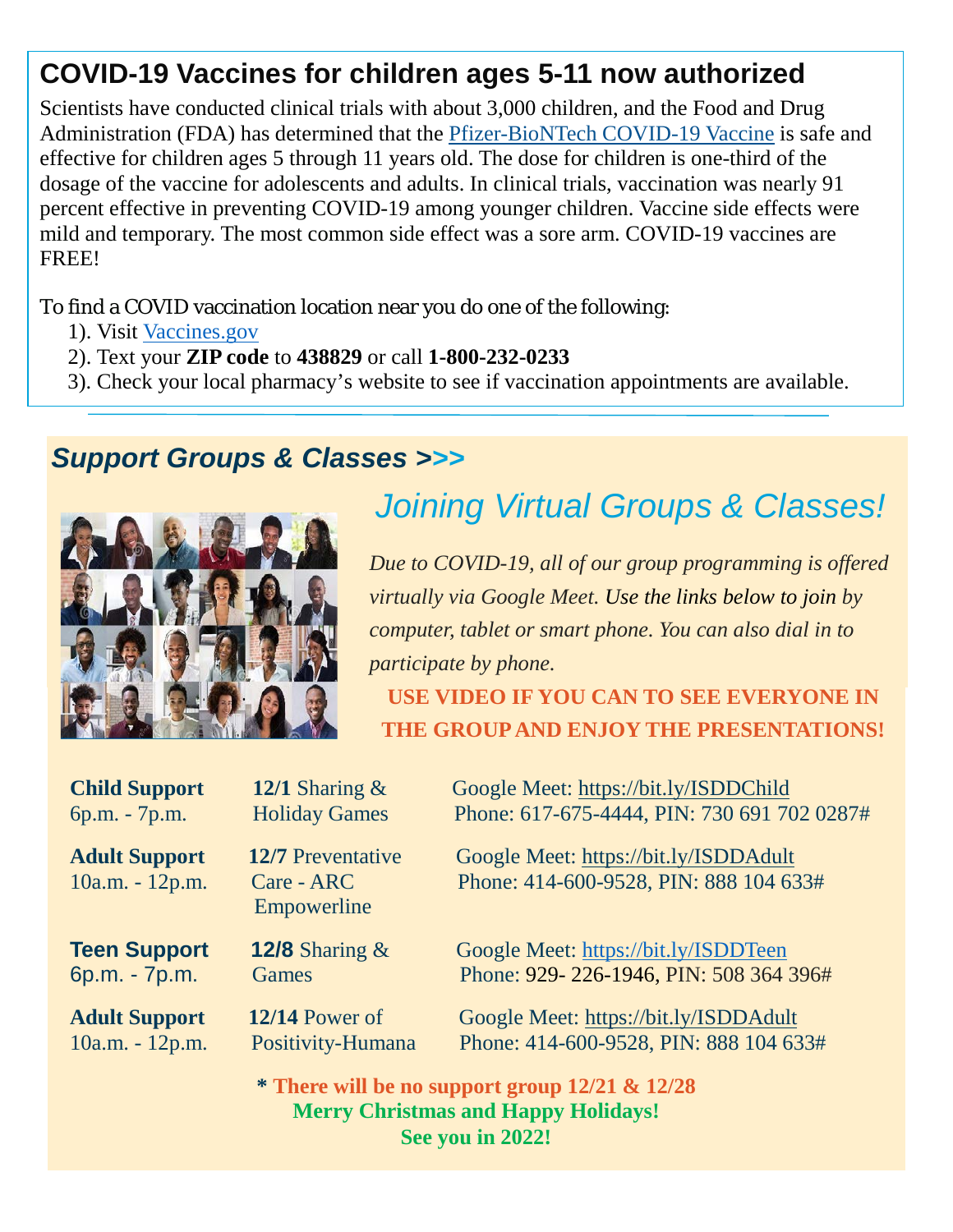# *Member Corner: Christine Owens*

*Each month we select a Project GRANDD caregiver to highlight so we can get to know each other.* 

**Age:** I am 50 yrs. young for God's grace & mercy.

**Currently Raising:**  Kayden Heaven Owens 6, and Angel Maria Owens 4

**Favorite Activity:** We enjoy participating together in the YMCA sports programs for youth.

**Favorite quote:** GOD GOT THIS, YEAH!!!

**Favorite TV show or hobby:** Our favorite hobby as a family is coloring with easel paint and drawing pictures.

**Member of Project GRANDD since:** Blessed to be since 2019.

**Advice for other caregivers:** Never give up, God is in control, and you are NOT ALONE! Stay involved with the Grandparents Support Group. No matter how challenging it may be to start all over again raising grandchildren and putting our senior dreams on hold, they're a gift from God. We're here to make a difference in their lives. We're the hand of God and are here to WIN by making a change, and breaking any vicious cycle. Now give yourself a great big hug and always remember you're not alone, we're here together raising our grandchildren. I love you!!!

**Why she was chosen:** Ms. Owens is a pleasure to work with. She participates in support group whenever her work schedule allows and maintains regular contact with her case manager. She brings a positive attitude and laughter to our group, even when she is having a hard time. She is dedicated to doing everything she can provide a loving home and get the support and service her grandchildren need. She is always open to learning how to be her best for herself and her grandchildren.





## *Funded in Part By:*









**United Way of Greater Atlanta** 





The Brookdale Foundation Group